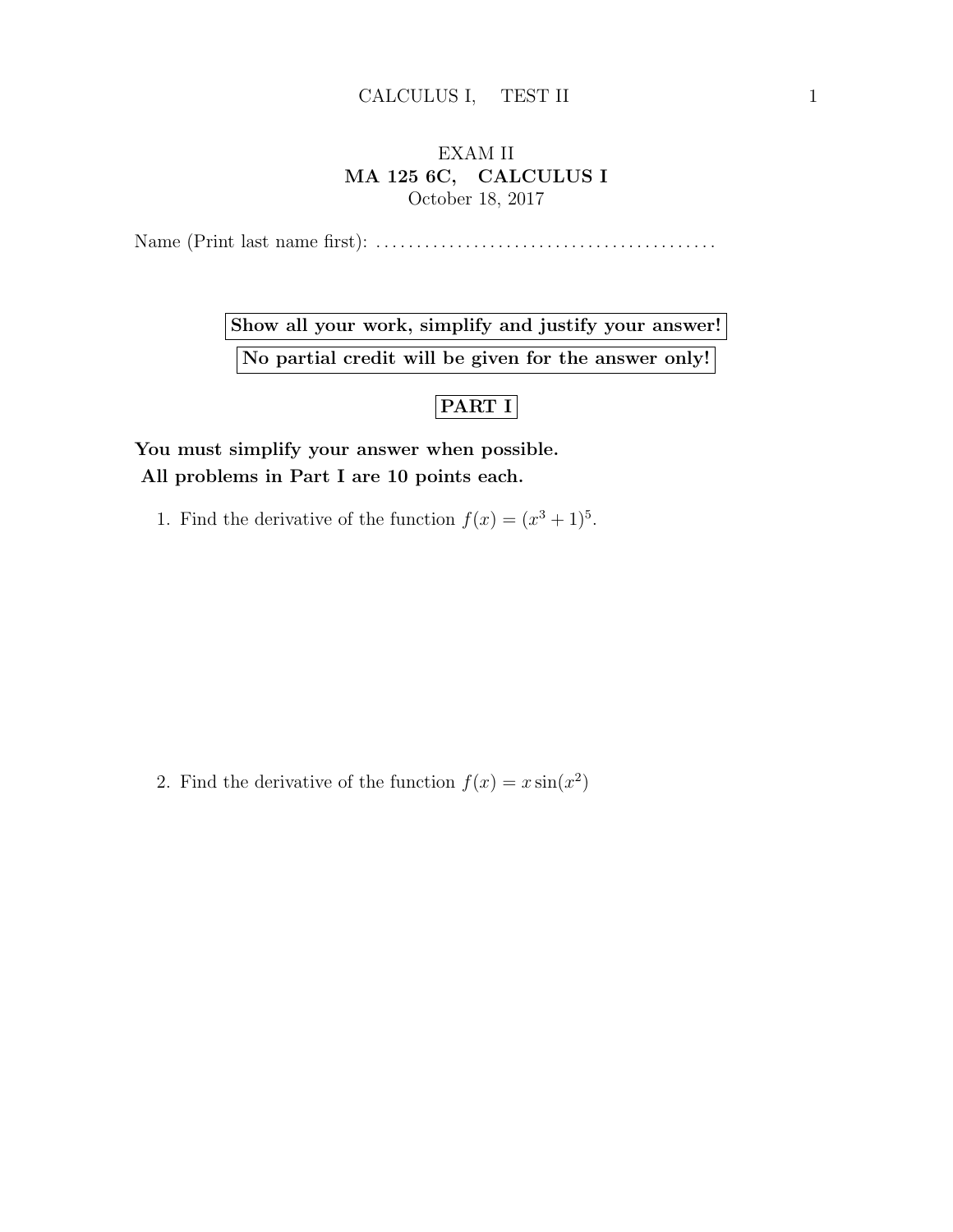3. Find all critical numbers of the function  $y = f(x) = (2x+1)^6(x-1)^5$ .

4. Find the Absolute Max and Min of the function  $f(x) = 2x^3 + 3x^2 - 12x$  on the interval  $[-1, 3]$ .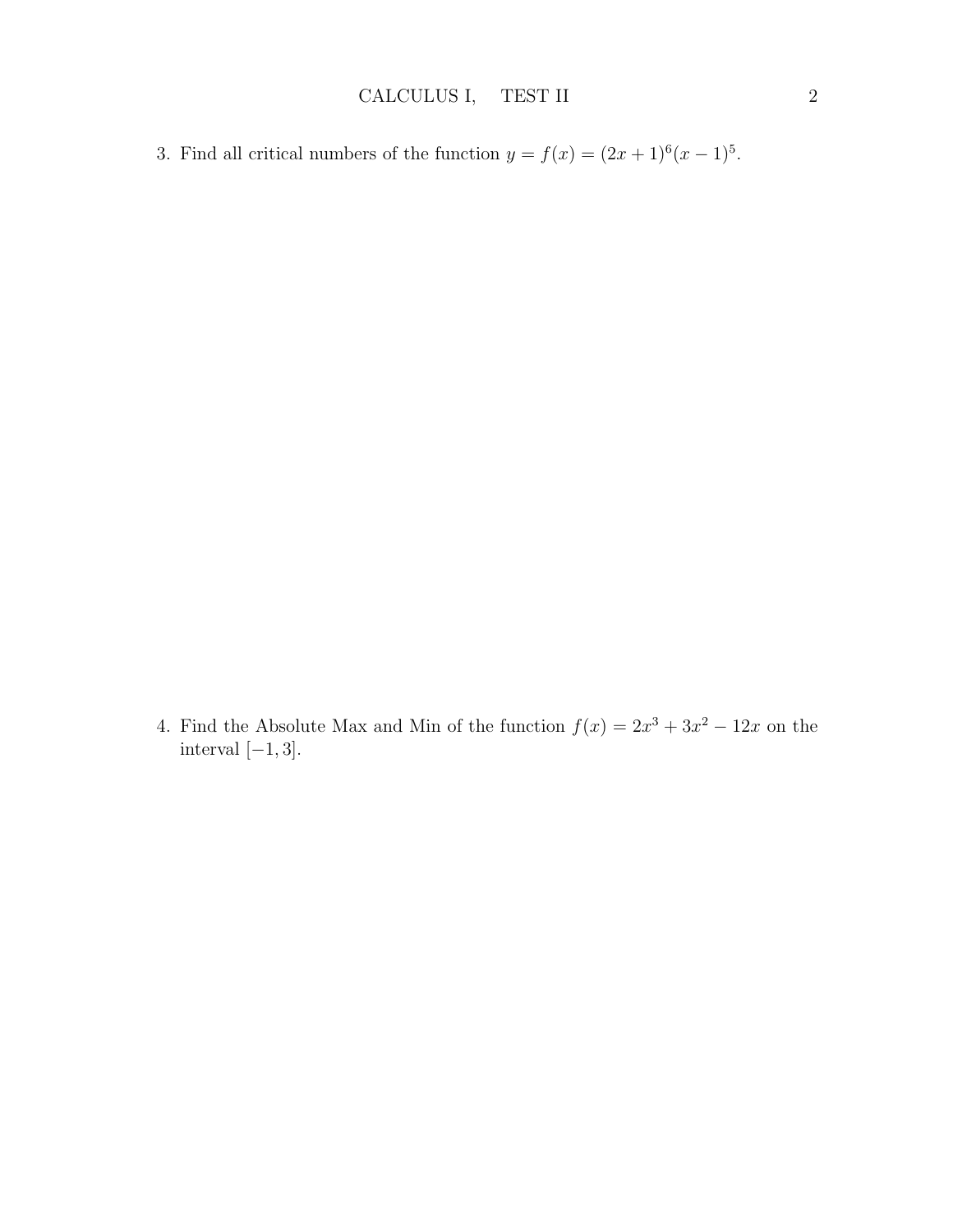5. Verify that the conditions of the Mean Value Theorem hold. Next find the number  $c$  which satisfies the conclusion of the Mean Value Theorem for the function  $f(x) = x^3$  on the interval [1, 2].

6. Show that the equation  $f(x) = \sin(x) + 6x + 1 = 0$  has exactly one solution.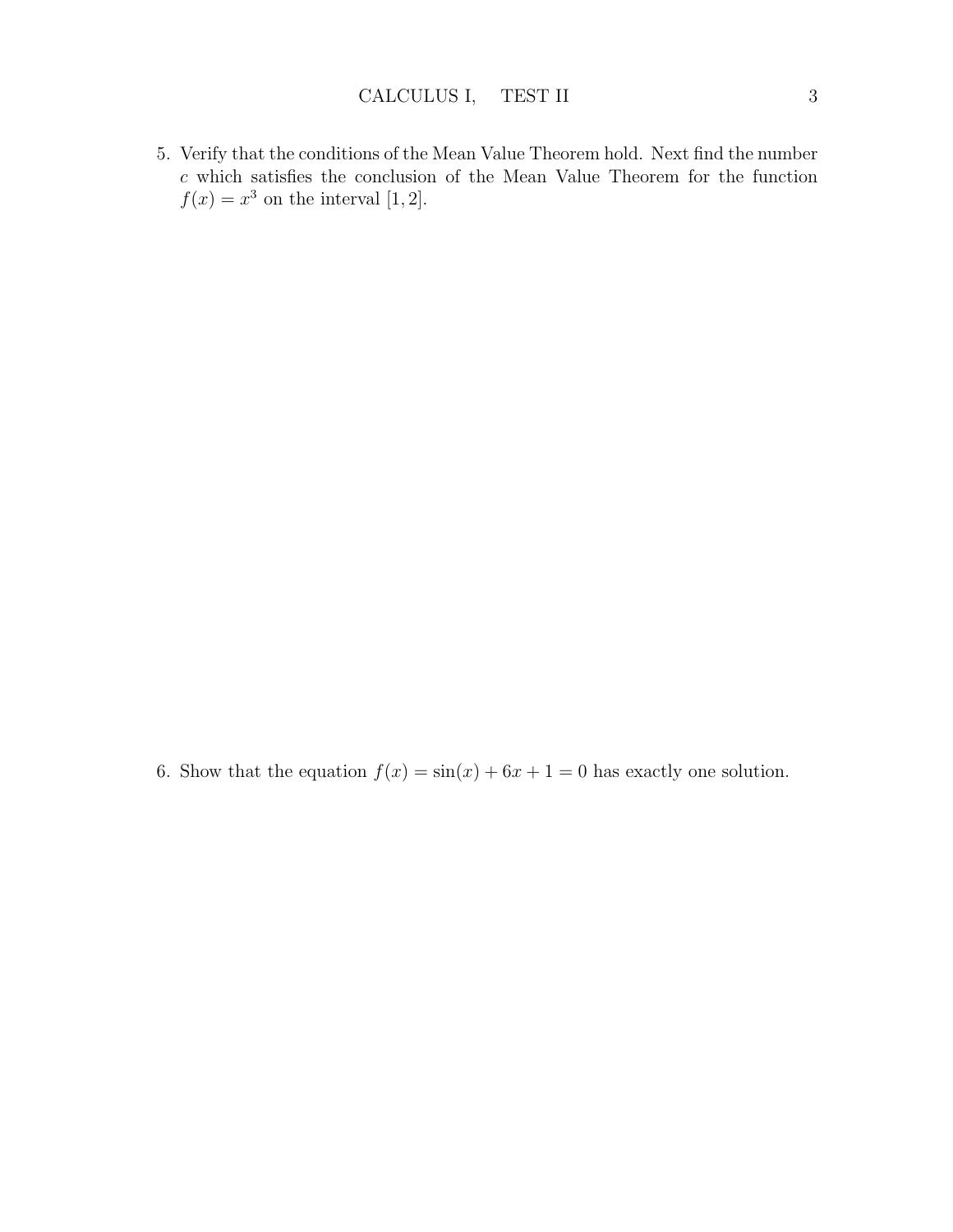7. Find the linearization of the function  $y = f(x) = x^2 \sin(x)$  at  $a = \pi/4$  and use it to approximate the value  $f(0.78)$ . DO NOT SIMPLIFY THE LINEARIZATION NOR THE VALUE OF  $f(.78)$ .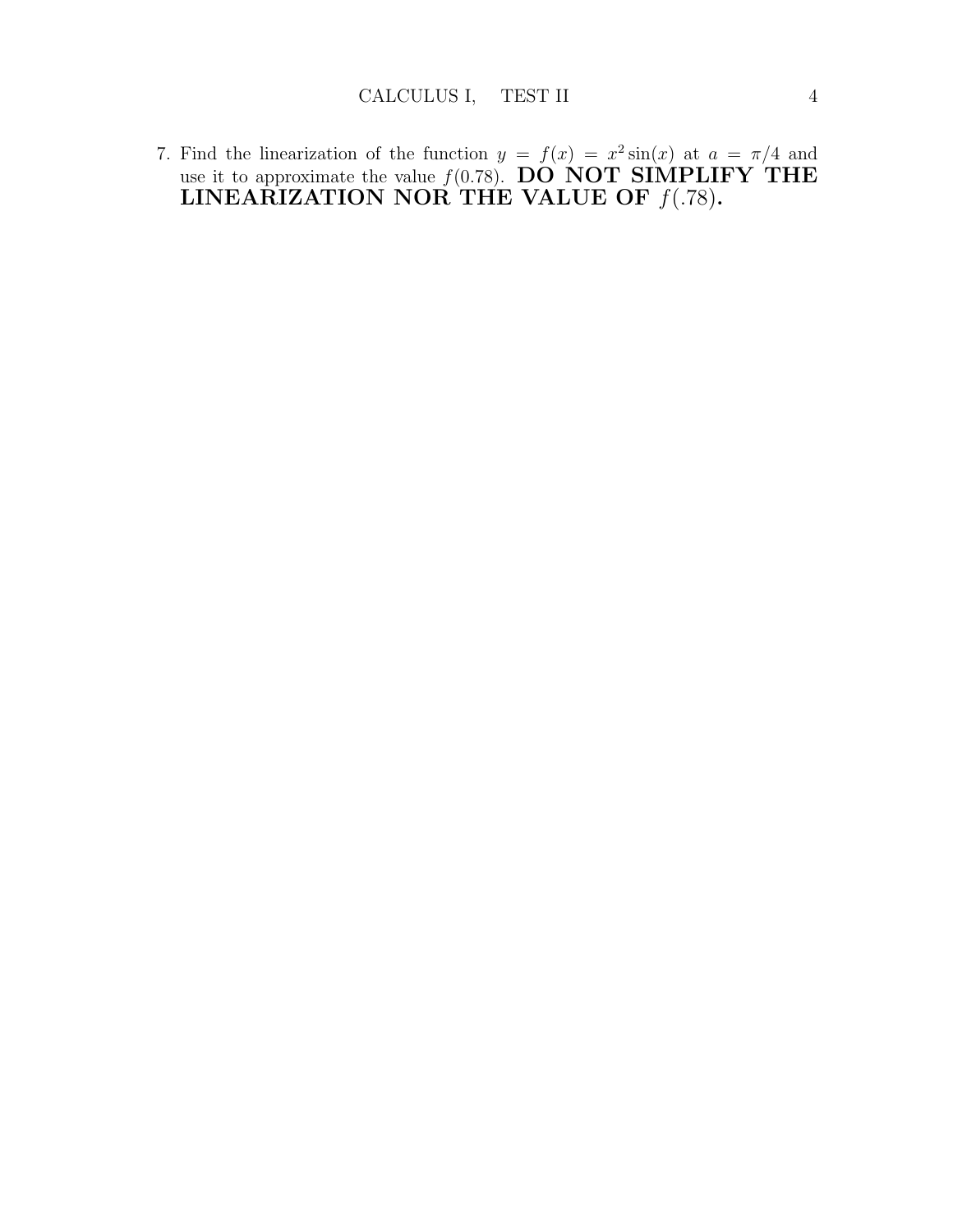## PART II

8. [10 points] Find the dimensions of an open box (i.e. without a top) of volume  $V = 1m<sup>3</sup>$  with a square base and minimal surface area.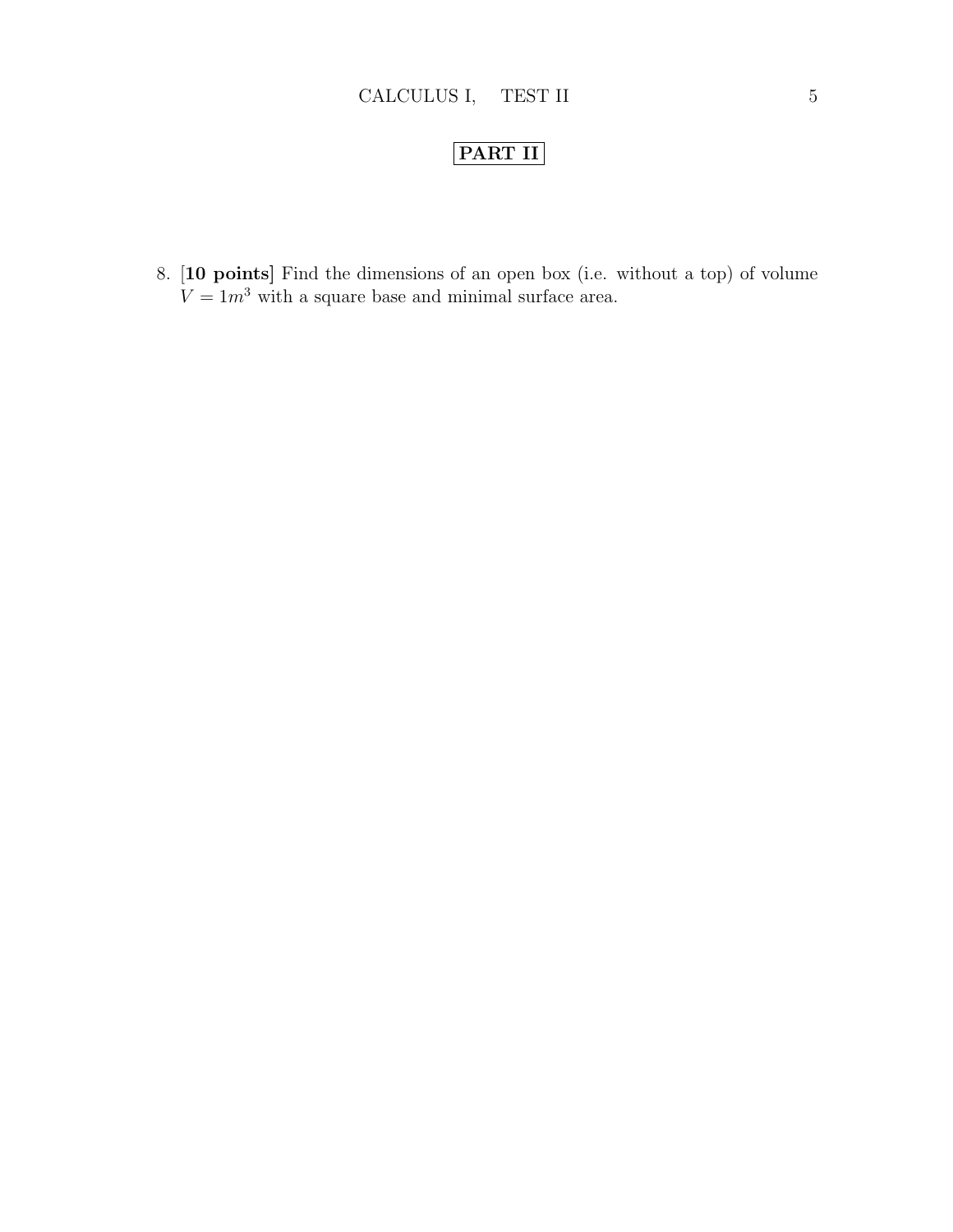9. **[20 points] Use calculus** to graph the function  $f(x) = \frac{x^2}{1+x^2}$  $\frac{x}{1-x^3}$ 

You must show your work on the next page to justify your graph and conclusions. You can use decimal numbers to plot points (but mark them with exact values).

Draw the graph below but do your work on the next page